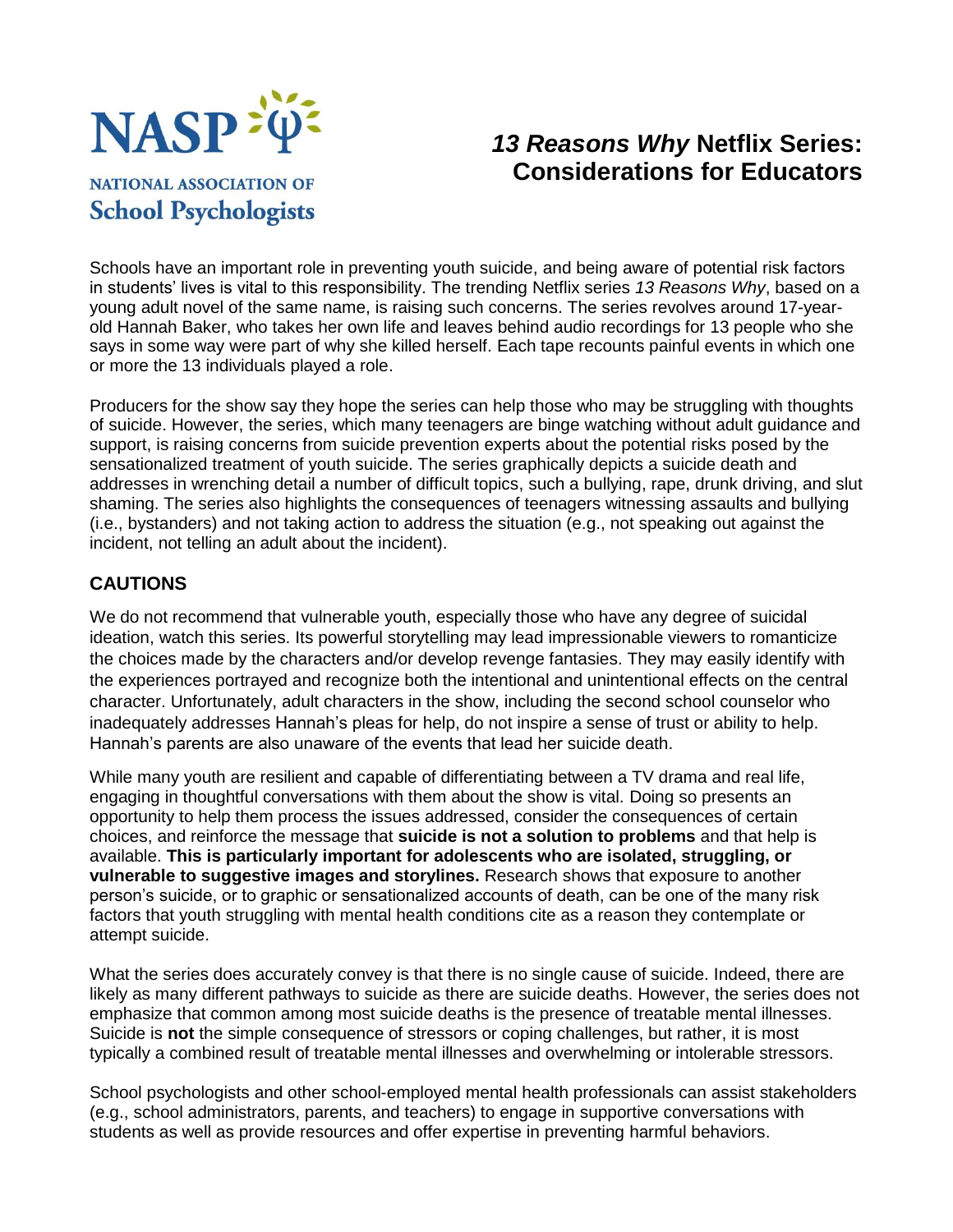### **GUIDANCE FOR EDUCATORS**

- 1. While we do not recommend that all students view this series, it can be appreciated as an opportunity to better understand young people's experiences, thoughts, and feelings. Children and youth who view this series will need supportive adults to process it. Take this opportunity to both prevent the risk of harm and identify ongoing social and behavior problems in the school community that may need to be addressed.
- 2. Help students articulate their perceptions when viewing controversial content, such as *13 Reasons Why*. The difficult issues portrayed do occur in schools and communities, and it is important for adults to listen, take adolescents' concerns seriously, and be willing to offer to help.
- 3. Reinforce that school-employed mental health professionals are available to help. Emphasize that the behavior of the second counselor in the series is understood by virtually all school-employed mental health professionals as inappropriate. It is important that all school-employed mental health professionals receive training in suicide risk assessment.
- 4. Make sure parents, teachers, and students are aware of suicide risk warning signs. **Always take warning signs seriously, and never promise to keep them secret. Establish a confidential reporting mechanism for students.** Common signs include:
	- Suicide threats, both direct ("I am going to kill myself." "I need life to stop.") and indirect ("I need it to stop." "I wish I could fall asleep and never wake up."). Threats can be verbal or written, and they are often found in online postings.
	- Giving away prized possessions.
	- Preoccupation with death in conversation, writing, drawing, and social media.
	- Changes in behavior, appearance/hygiene, thoughts, and/or feelings. This can include someone who is typically sad who suddenly becomes extremely happy.
	- Emotional distress.
- 5. Students who feel suicidal are not likely to seek help directly; however, parents, school personnel, and peers can recognize the warning signs and take immediate action to keep the youth safe. When a student gives signs that they may be considering suicide, take the following actions.
	- Remain calm, be nonjudgmental, and listen. Strive to understand the intolerable emotional pain that has resulted in suicidal thoughts.
	- Avoid statements that might be perceived as minimizing the student's emotional pain (e.g., "you need to move on or you should get over it.").
	- Ask the student **directly** if they are thinking about suicide (i.e., "Are you thinking of suicide?").
	- Focus on your concern for their well-being and avoid being accusatory.
	- Reassure the student that there is help and they will not feel like this forever.
	- Provide constant supervision. **Do not leave the student alone.**
	- Without putting yourself in danger, remove means for self-harm, including any weapons the person might find.
	- **Get help.** Never agree to keep a student's suicidal thoughts a secret. Instead, school staff should take the student to a school-employed mental health professional. Parents should seek help from school or community mental health resources. Students should tell an appropriate caregiving adult, such as a school psychologist, administrator, parent, or teacher.
- 6. School or district officials should determine how to handle memorials after a student has died. Promote memorials that benefit others (e.g., donations for a suicide prevention program) and activities that foster a sense of hope and encourage positive action. The memorial should not glorify, highlight, or accentuate the individual's death. It may lead to imitative behaviors or a suicide contagion (Brock et al., 2016).
- 7. Reinforcing resiliency factors can lessen the potential of risk factors that lead to suicidal ideation and behaviors. Once a child or adolescent is considered at risk, schools, families, and friends should work to build these factors in and around the youth.
	- Family support and cohesion, including good communication.
	- Peer support and close social networks.
	- School and community connectedness.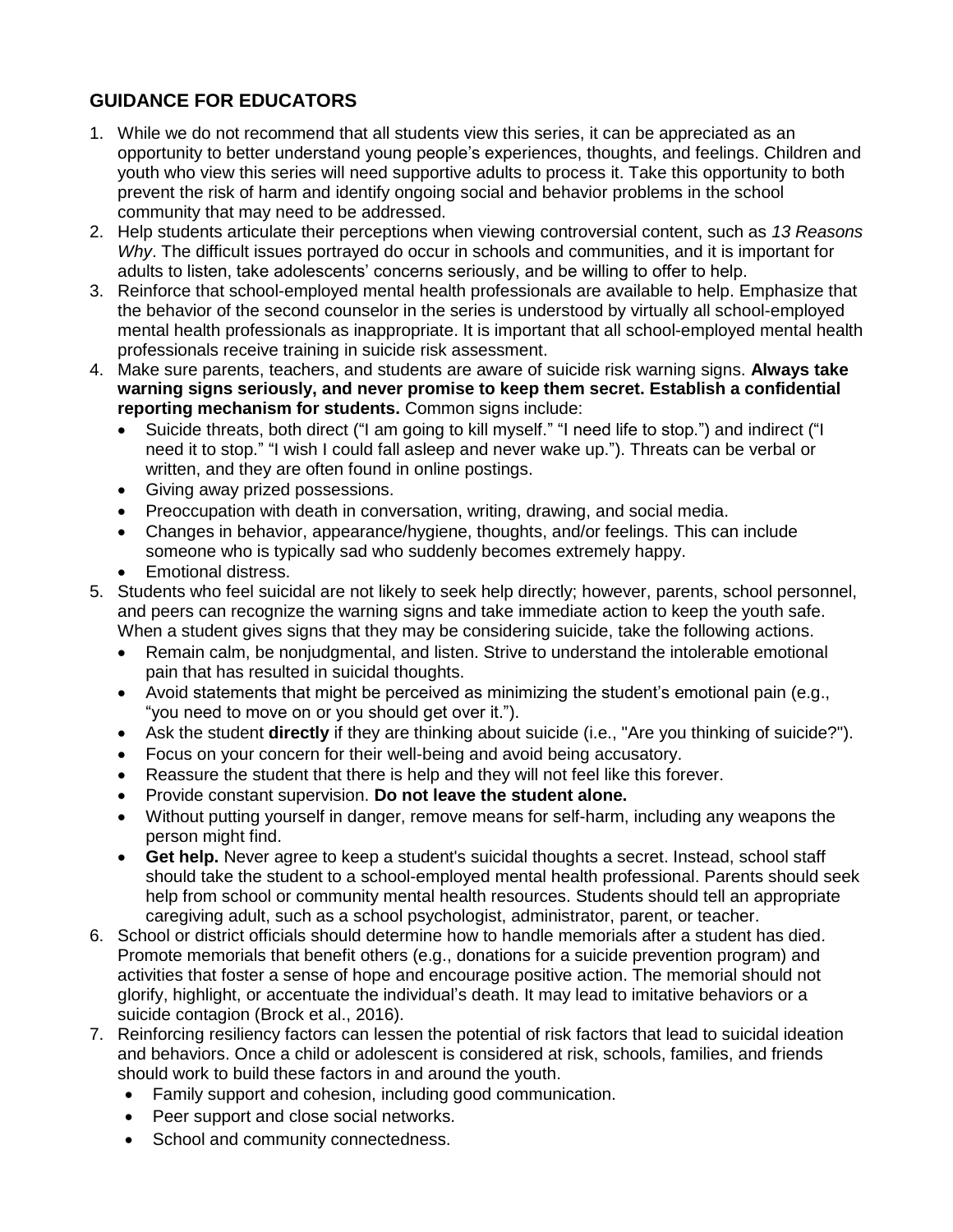- Cultural or religious beliefs that discourage suicide and promote healthy living.
- Adaptive coping and problem-solving skills, including conflict resolution.
- General life satisfaction, good self-esteem, and a sense of purpose.
- Easy access to effective medical and mental health resources.
- 8. Strive to ensure that **all** student spaces on campus are monitored and that the school environment is truly safe, supportive, and free of bullying.
- 9. If additional guidance is needed, ask for support from your building- or district-level crisis team. The team may be able to assist with addressing unique situations affecting your building.

See [Preventing Suicide: Guidelines for Administrators and Crisis Teams](http://www.nasponline.org/resources-and-publications/resources/school-safety-and-crisis/preventing-youth-suicide/preventing-suicide-guidelines-for-administrators-and-crisis-teams) for additional guidance.

#### **Suicide Awareness Voices of Education (SAVE) and the JED Foundation have created talking points for conversations with youth specific to the** *13 Reasons Why* **series, [available online.](http://go.kognito.com/rs/143-HCJ-270/images/PK12_Webinar_041117_13ReasonsWhyTalkingTips.pdf?mkt_tok=eyJpIjoiTldFeFl6VTNNekJqWXpsbCIsInQiOiJNMlBDeGdWOW82YmQ5d3RQM2duRXJGdG9ZSncyK2JkYVVmRjcwdVFrdms2dEtNY2V3Q21ETTFidXo2bnNiaTFxNk5CNTYrY0JybllKSjZBY1MyckU4Y0dTVzEyaVJlRHd5Y2h2RkRNWmFqV0N3Wmo2SFdncERSRlMzbU5Oc2JGUyJ9)**

#### **GUIDANCE FOR FAMILIES**

- 1. Ask your child if they have heard or seen the series *13 Reasons Why*. While we don't recommend that they be encouraged to view the series, do tell them you want to watch it, with them or to catch up, and discuss their thoughts.
- 2. If they exhibit any of the warning signs above, don't be afraid to ask if they have thought about suicide or if someone is hurting them. Raising the issue of suicide does not increase the risk or plant the idea. On the contrary, it creates the opportunity to offer help.
- 3. Ask your child if they think any of their friends or classmates exhibit warning signs. Talk with them about how to seek help for their friend or classmate. Guide them on how to respond when they see or hear any of the warning signs.
- 4. Listen to your children's comments without judgment. Doing so requires that you fully concentrate, understand, respond, and then remember what is being said. Put your own agenda aside.
- 5. Get help from a school-employed or community-based mental health professional if you are concerned for your child's safety or the safety of one of their peers.

See [Preventing Youth Suicide Brief Facts](http://www.nasponline.org/resources-and-publications/resources/school-safety-and-crisis/preventing-youth-suicide/preventing-youth-suicide-tips-for-parents-and-educators) (also available in [Spanish\)](http://www.nasponline.org/Documents/Resources%20and%20Publications/Handouts/Safety%20and%20Crisis/Preventing_Youth_Suicide_Brief_Facts_SPANISH.pdf) and [Preventing Youth Suicide:](http://www.nasponline.org/resources-and-publications/resources/school-safety-and-crisis/preventing-youth-suicide/preventing-youth-suicide-tips-for-parents-and-educators) [Tips or Parents and Educators](http://www.nasponline.org/resources-and-publications/resources/school-safety-and-crisis/preventing-youth-suicide/preventing-youth-suicide-tips-for-parents-and-educators) for additional information.

#### **SAFE MESSAGING FOR STUDENTS**

- **1. Suicide is never a solution. It is an irreversible choice regarding a temporary problem. There is help. If you are struggling with thoughts of suicide or know someone who is, talk to a trusted adult, call 1-800-273-TALK (8255), or text "START" to 741741.**
- 2. Don't be afraid to talk to your friends about how they feel and let them know you care about them.
- 3. Be an "upstander" and take actions to reduce bullying and increase positive connections among others. Report concerns.
- 4. Never promise to keep secret behaviors that represent a danger toward another person.
- 5. **Suicide is preventable.** People considering suicide typically say something or do something that is a warning sign. Always take warning signs seriously and know the warning signs.
	- Suicide threats, both direct ("I am going to kill myself.") and indirect ("I wish I could fall asleep and never wake up."). Can be verbal, written, or posted online.
	- Suicide notes and planning, including online postings.
	- Preoccupation with death in conversation, writing, drawing, and social media.
	- Changes in behavior, appearance/hygiene, thoughts, and/or feelings.
	- Emotional distress.